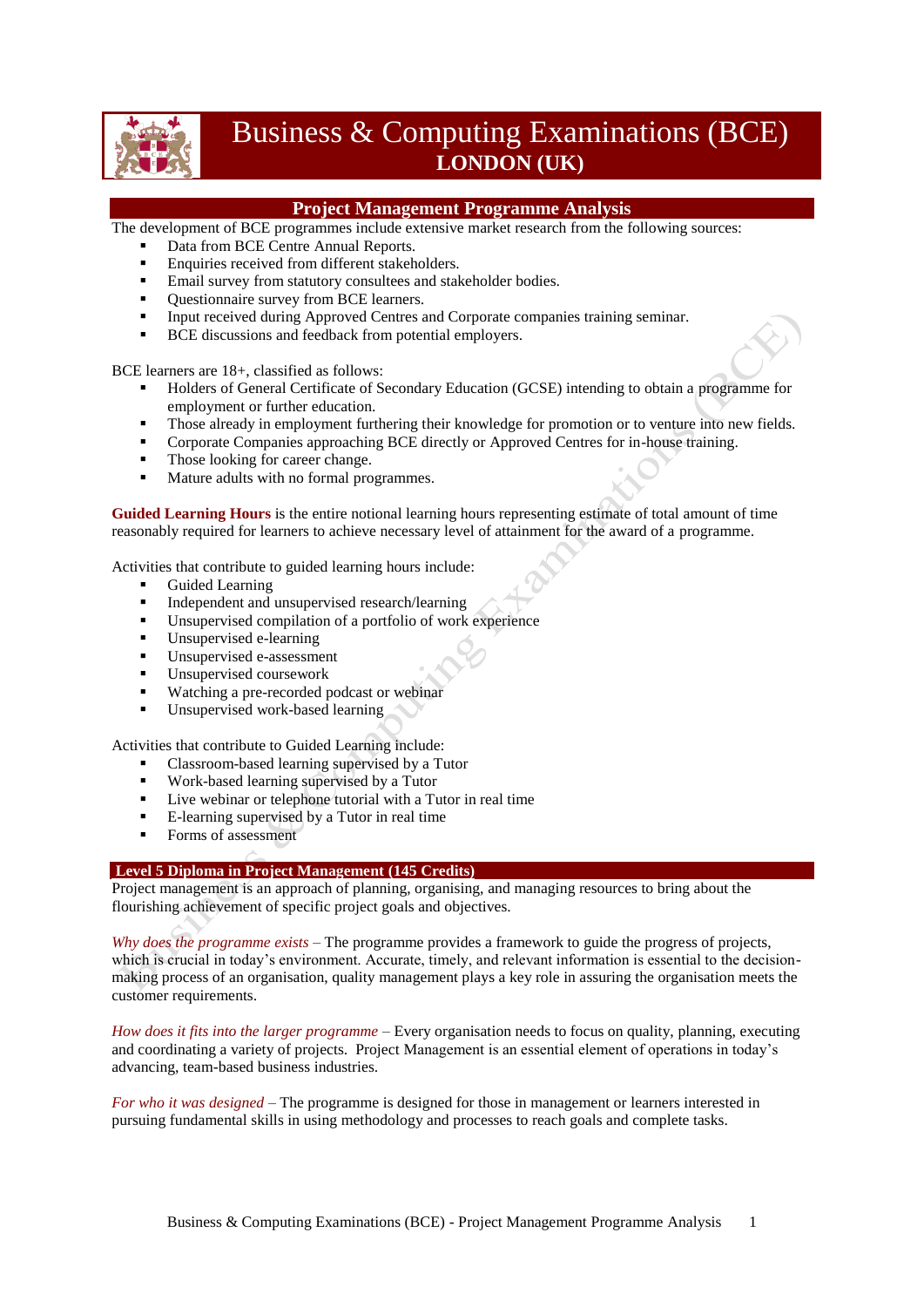*How it will benefit learners* – Project Management careers are generally pursued at the management level. Every industry that requires planning, execution, control or supervision of team members, and closing of the project is overseen by an assigned project manager.

### *Units:*

- Project Management Skills
- Project Management Information Systems
- Business Analysis
- Project Quality Management
- Project Risk Management

**Project Management Skills** - project management is a set of agreed upon knowledge (rules) that allow one to manage and communicate all the details, schedules, people, budgets, performance etc. that goes in to creating 'new' stuff. Project management is an approach of planning, organizing, and managing resources to bring about the flourishing achievement of specific project goals and objectives. Project management is a carefully planned and organised effort to accomplish a specific (and usually) one-time effort, for example, constructing a building or implementing a new computer system. Project management includes developing a project plan, which include defining project goals and objectives, specifying tasks or how goals will be achieved, what resources are needed, and associating budgets and timelines for completion. It also includes implementing the project plan, along with careful controls to stay on the "critical path", that is, to ensure the plan is being managed according to plan. Project management usually follows major phases (with various titles for these phases), including feasibility study, project planning, implementation, evaluation and support/maintenance.

**Project Management Information Systems** - provides a framework to help guide the progress of IT projects. In life, something is born, grows, matures and eventually dies – this is known as System Life Cycle, and the same applies to computer projects. We all know that accurate, timely, and relevant information is essential to the decision-making process of a project and that relying on an inadequate information system puts a project at risk. We all know that information is a valuable resource for project managers. Despite the fact that we all know these things, project managers often fail to deliver the types of information needed to ensure project success. Implementing a project management information system is one way to address critical project information needs.

**Business Analysis** – Business Analysis is a term which refers to the process of firstly identifying the needs of the business and then developing and implementing the solutions to meet them. Business analysis techniques are applied to develop an appropriate plan and then put it in to action. Business Analysts are an important asset to every business, they apply their skills to take the big picture and break it into smaller parts, making it easier to ensure that company resources are being utilised in the most efficient manner. Business analysis always focuses upon goals, but in a bi-directional fashion. Business analysis can be implemented to both set goals, and to achieve them. These goals will cover strategic business practices encompassing IT, business processes, corporate policies, structure and trading strategies across the entire enterprise.

**Project Quality Management** - is all about the synergy of continuous improvement of the project and the principal of project delivery. Using a Quality Management approach plays a key role in assuring the project meets the customer requirements. The three processes associated with Project Quality Management are: **Quality Planning** – identifies the standards which are relevant to the project and how to assure the standards are achieved. This is a key process of the planning process group. **Quality Assurance** is the execution of the quality activities during project execution. **Quality Control** is monitoring deliverables to evaluate whether they comply with the project's quality standards and to identify how to permanently remove causes of unsatisfactory performance. This process occurs as a part of the monitoring and controlling process group.

**Project Risk Management** - risk is something that may happen and if it does, will have a positive or negative impact on the project. A few points here. "That may happen" implies a probability of less than 100%. If it has a probability of 100% - in other words it will happen - it is an issue. An issue is managed differently to a risk. A risk must also have a probability something above 0%. It must be a chance to happen or it is not a risk. The second thing to consider from the definition is "will have a positive or negative impact". Almost everything in today's business world involves a risk of some kind: customer habits change, new competitors appear, and factors outside the organisation control could delay a project. But formal risk analysis and risk management can help to assess these risks and decide what actions to take to minimize disruptions. They will also help to decide whether the strategies used to control risk are cost-effective.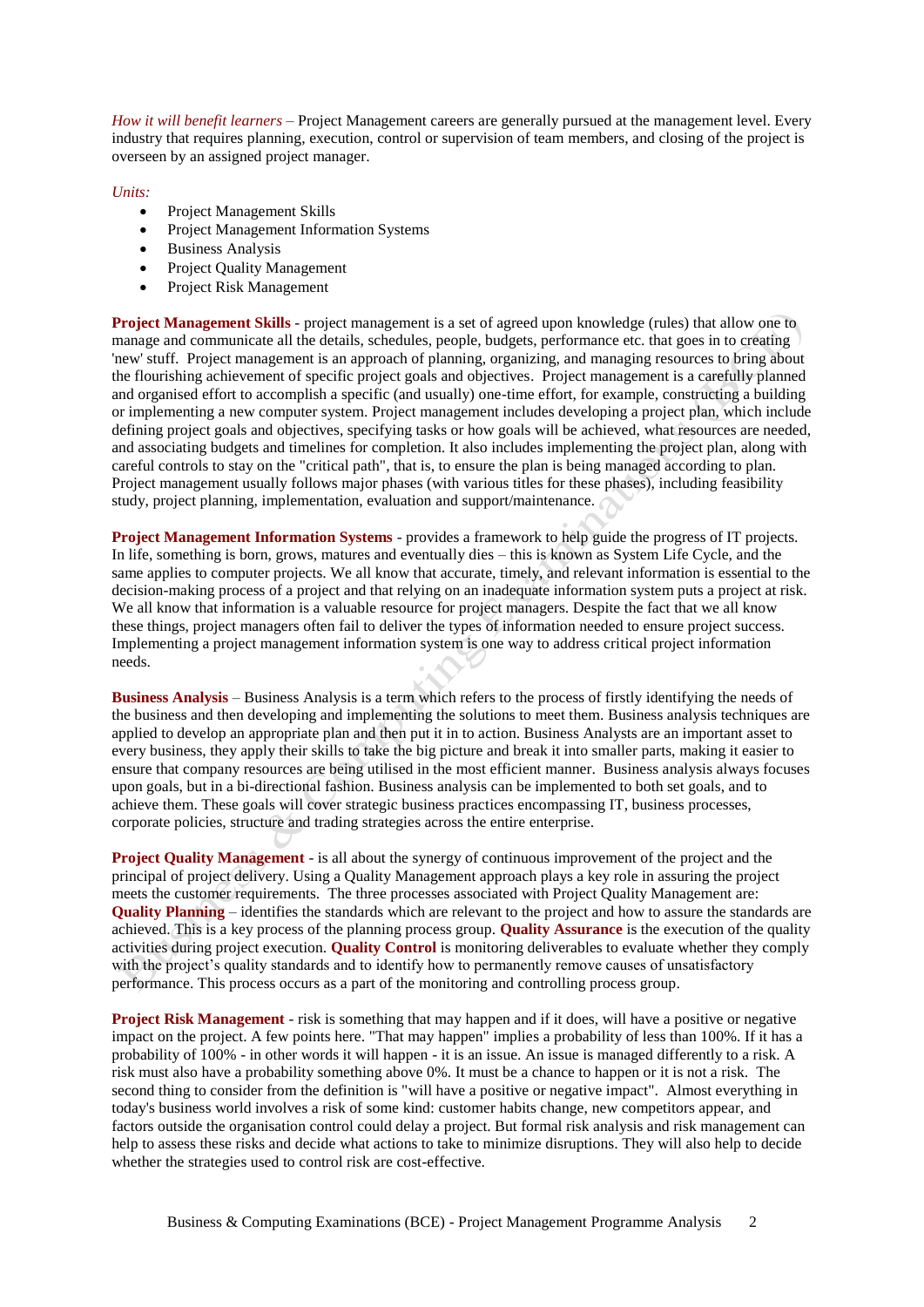| Unit                                             | <b>Pre-requisite</b>                      | Core-requisite                          | <b>Guided</b><br><b>Learning</b><br><b>Hours</b> | <b>Number</b><br>of<br><b>Credits</b> |
|--------------------------------------------------|-------------------------------------------|-----------------------------------------|--------------------------------------------------|---------------------------------------|
| Project Management<br><b>Skills</b>              | Knowledge of computing                    | A pass or better at Diploma             | 260                                              | 26                                    |
|                                                  | and management.                           | Level 5.                                |                                                  |                                       |
| Project Management<br><b>Information Systems</b> | Knowledge of computing<br>and management. | A pass or better at Diploma<br>Level 5. | 240                                              | 24                                    |
| <b>Business Analysis</b>                         | Knowledge of computing                    | A pass or better at Diploma             | 220                                              | 22                                    |
|                                                  | and management.                           | Level 5.                                |                                                  |                                       |
| Project Quality                                  | Knowledge of computing                    | A pass or better at Diploma             | 280                                              | 28                                    |
| Management                                       | and management.                           | Level 5.                                |                                                  |                                       |
| Project Risk                                     | Knowledge of computing                    | A pass or better at Diploma             | 240                                              | 24                                    |
| Management                                       | and management.                           | Level 5.                                |                                                  |                                       |
| Coursework (Project) for all units               |                                           |                                         | 210                                              | 21                                    |

| <b>Rules of combination:</b> | All units are mandatory |
|------------------------------|-------------------------|
| <b>Age Group:</b>            | $19+$                   |
| <b>Programme Type:</b>       | Vendor/Industry         |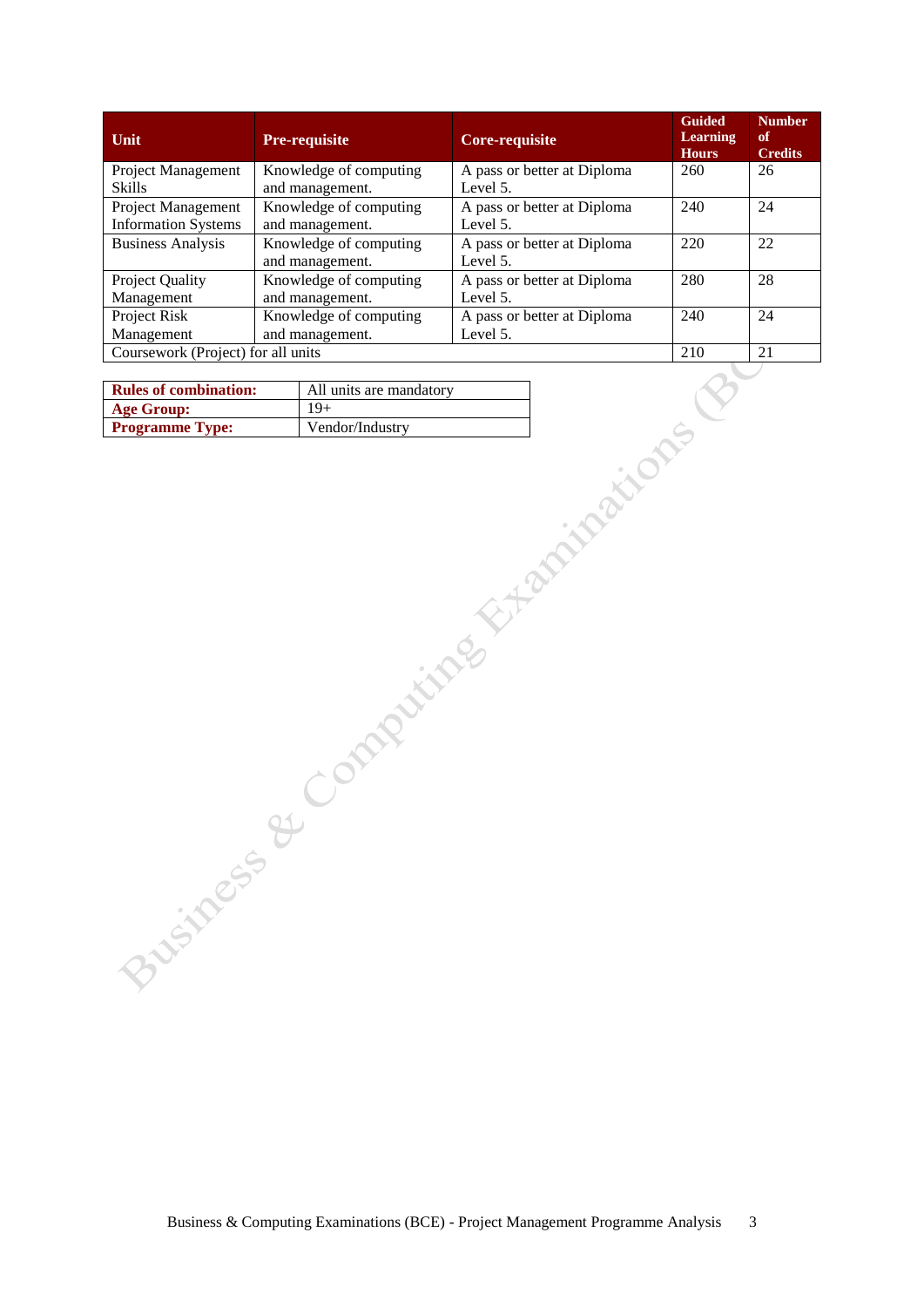|    |                                           |                | 110 ject namnigement Eluning 110010 11101 mutten once |                 | <b>Notional Learning Hours</b> |                   |                   |              |
|----|-------------------------------------------|----------------|-------------------------------------------------------|-----------------|--------------------------------|-------------------|-------------------|--------------|
|    | <b>Unit Titles</b>                        | <b>Credits</b> | Guided /                                              | Independent     | <b>Research</b>                | <b>Assessment</b> | <b>Coursework</b> | <b>Total</b> |
|    |                                           |                | <b>Contact</b>                                        | <b>Learning</b> | <b>Activities</b> /            | (self/class)      |                   |              |
|    |                                           |                | <b>Learning</b>                                       |                 | <b>Group Work</b>              |                   |                   |              |
| 01 | Project management life cycle methodology | 2.0            | Ō                                                     | <sub>0</sub>    |                                |                   |                   | 20           |
| 02 | Strategic project management              | 2.0            | O                                                     | n               |                                |                   |                   | 20           |
| 03 | Communication management                  | 2.0            | 8                                                     | n               |                                |                   |                   | 20           |
| 04 | Project scope management                  | 2.0            | 8                                                     | <sub>0</sub>    |                                |                   |                   | 20           |
| 05 | Project time and cost management          | 2.0            | 8                                                     | <sub>0</sub>    |                                |                   |                   | 20           |
| 06 | Developing a project plan                 | 2.0            | 8                                                     | <sub>0</sub>    |                                |                   |                   | 20           |
| 07 | Resource scheduling                       | 2.0            | 8                                                     |                 |                                |                   |                   | 20           |
| 08 | Reducing project duration                 | 2.0            | 8                                                     | h               |                                |                   |                   | 20           |
| 09 | Effective project management              | 2.0            | 8                                                     | h               |                                |                   |                   | 20           |
| 10 | Project partnering                        | 2.0            | 8                                                     |                 |                                |                   |                   | 20           |
| 11 | Monitoring time performance               | 2.0            | 8                                                     |                 |                                |                   |                   | 20           |
| 12 | Project audit and closure                 | 2.0            | 8                                                     |                 |                                |                   |                   | 20           |
| 13 | Managing international projects           | 2.0            | 8                                                     | n               |                                |                   |                   | 20           |
|    |                                           | 26.0           | 104                                                   |                 |                                |                   |                   | <b>260</b>   |

# **Project Management Learning Hours Information Sheet**

#### **Unit Titles Credits Notional Learning Hours Guided / Contact Learning Independent Learning Research Activities / Group Work Assessment (self/class) Coursework Total** Challenges of IT projects Initiating a project Project development plan 04 Project organisation<br>05 Project scope manag Project scope management Work Breakdown Structure concept Project schedule and budgeting tools 08 Project communication plan<br>09 Change management Change management 10 Project procurement<br>11 Project leadership sk Project leadership skills Project implementation and evaluation 2.0 2.0 2.0 2.0 2.0 2.0 2.0 2.0 2.0 2.0 2.0 2.0 **24.0**

# **Project Management Information Systems Learning Hours Information Sheet**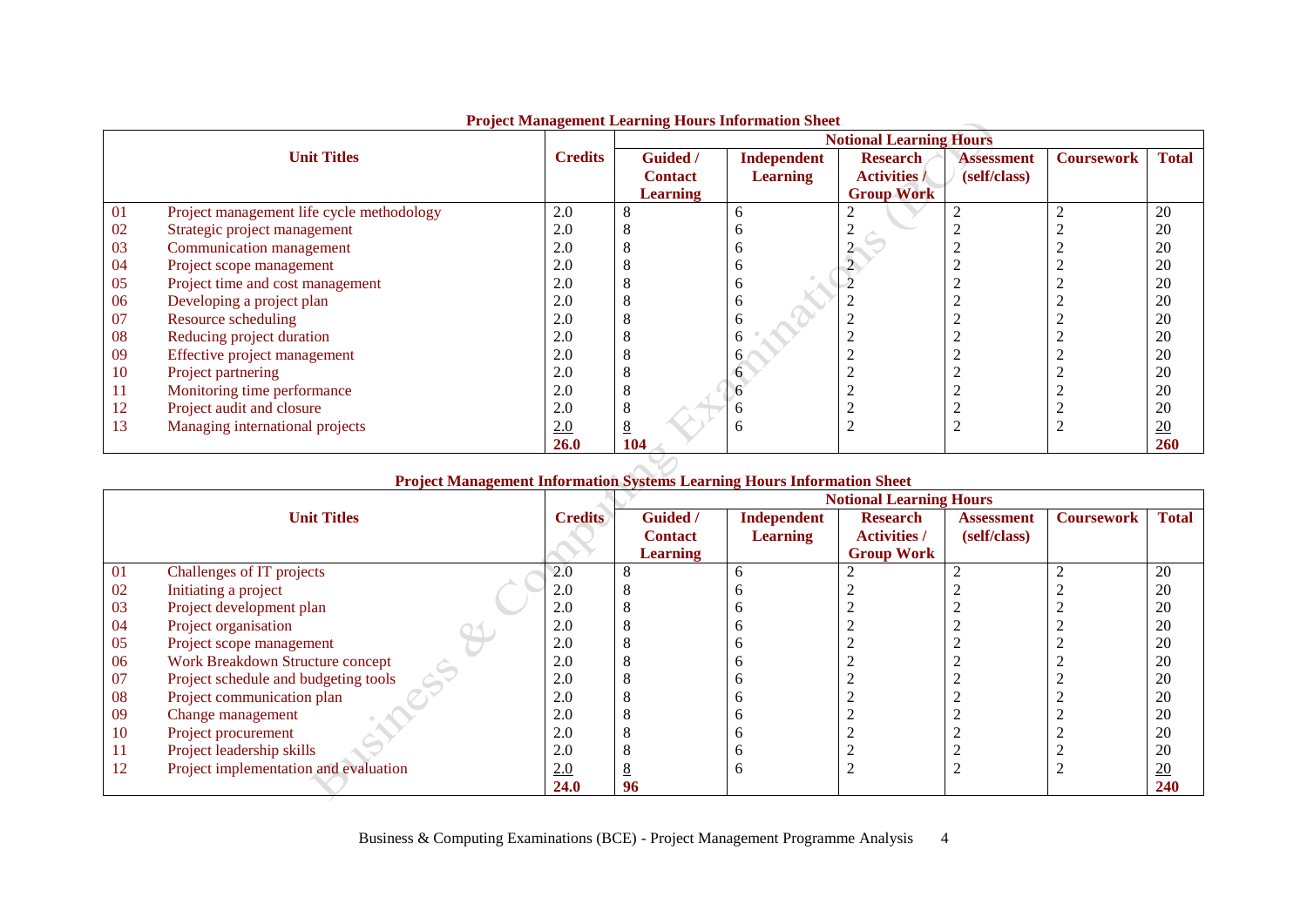|    |                                                  |                | <b>Dashitsu Tenaryuru Elean ming Eleanu embe matron Direct</b> | <b>Notional Learning Hours</b> |                     |                   |                   |                  |  |  |
|----|--------------------------------------------------|----------------|----------------------------------------------------------------|--------------------------------|---------------------|-------------------|-------------------|------------------|--|--|
|    | <b>Unit Titles</b>                               | <b>Credits</b> | <b>Guided</b> /                                                | Independent                    | <b>Research</b>     | <b>Assessment</b> | <b>Coursework</b> | <b>Total</b>     |  |  |
|    |                                                  |                | <b>Contact</b>                                                 | <b>Learning</b>                | <b>Activities /</b> | (self/class)      |                   |                  |  |  |
|    |                                                  |                | <b>Learning</b>                                                |                                | <b>Group Work</b>   |                   |                   |                  |  |  |
| 01 | <b>Business Analysis Techniques</b>              | 2.0            |                                                                |                                |                     |                   |                   | 20               |  |  |
| 02 | Business financial statements and analysis tools | 2.0            |                                                                |                                |                     |                   |                   | 20               |  |  |
| 03 | Business financing techniques                    | 2.0            |                                                                |                                |                     |                   |                   | 20               |  |  |
| 04 | Problem-solving and decision-making techniques   | 2.0            |                                                                | n                              |                     |                   |                   | 20               |  |  |
| 05 | Research methods and techniques                  | 2.0            |                                                                |                                |                     |                   |                   | 20               |  |  |
| 06 | Descriptive statistics                           | 2.0            |                                                                | n                              |                     |                   |                   | 20               |  |  |
| 07 | Quantitative and qualitative graphs              | 2.0            |                                                                |                                |                     |                   |                   | 20               |  |  |
| 08 | <b>Intellectual Property (IP)</b>                | 2.0            |                                                                | n                              |                     |                   |                   | 20               |  |  |
| 09 | Business analysis strategy                       | 2.0            |                                                                | <sub>0</sub>                   |                     |                   |                   | 20               |  |  |
| 10 | Effective business impact analysis               | 2.0            |                                                                |                                |                     |                   |                   | 20               |  |  |
| 11 | Elements of a Financial analysis                 | 2.0            |                                                                |                                |                     |                   |                   | $\underline{20}$ |  |  |
|    |                                                  | <b>22.0</b>    | 88                                                             |                                |                     |                   |                   | 220              |  |  |

# **Business Analysis Learning Hours Information Sheet**

# **Project Quality Management Learning Hours Information Sheet**

|    |                                                |                |                 |                 | <b>Notional Learning Hours</b> |                   |                   |              |
|----|------------------------------------------------|----------------|-----------------|-----------------|--------------------------------|-------------------|-------------------|--------------|
|    | <b>Unit Titles</b>                             | <b>Credits</b> | <b>Guided</b> / | Independent     | <b>Research</b>                | <b>Assessment</b> | <b>Coursework</b> | <b>Total</b> |
|    |                                                |                | <b>Contact</b>  | <b>Learning</b> | <b>Activities /</b>            | (self/class)      |                   |              |
|    |                                                |                | <b>Learning</b> |                 | <b>Group Work</b>              |                   |                   |              |
| 01 | Introduction to quality management             | 2.0            |                 | <sub>0</sub>    |                                |                   |                   | 20           |
| 02 | <b>Quality management tools</b>                | 2.0            |                 |                 |                                |                   |                   | 20           |
| 03 | <b>Quality management process</b>              | 2.0            |                 |                 |                                |                   |                   | 20           |
| 04 | Quality and customer satisfaction              | 2.0            |                 |                 |                                |                   |                   | 20           |
| 05 | Quality management standards and specification | 2.0            |                 |                 |                                |                   |                   | 20           |
| 06 | Quality control and assurance                  | 2.0            |                 |                 |                                |                   |                   | 20           |
| 07 | <b>Quality leadership</b>                      | 2.0            |                 |                 |                                |                   |                   | 20           |
| 08 | Designing for quality                          | 2.0            |                 |                 |                                |                   |                   | 20           |
| 09 | Auditing quality                               | 2.0            |                 |                 |                                |                   |                   | 20           |
| 10 | <b>Quality and statistics</b>                  | 2.0            |                 |                 |                                |                   |                   | 20           |
| 11 | Total quality management                       | 2.0            |                 |                 |                                |                   |                   | 20           |
| 12 | International quality standards                | 2.0            |                 |                 |                                |                   |                   | 20           |
| 13 | The six sigma methodology                      | 2.0            |                 | n               |                                |                   |                   | 20           |
| 14 | Capability maturity model                      | 2.0            |                 | h               |                                |                   |                   | 20           |
|    |                                                | 28.0           | 112             |                 |                                |                   |                   | 280          |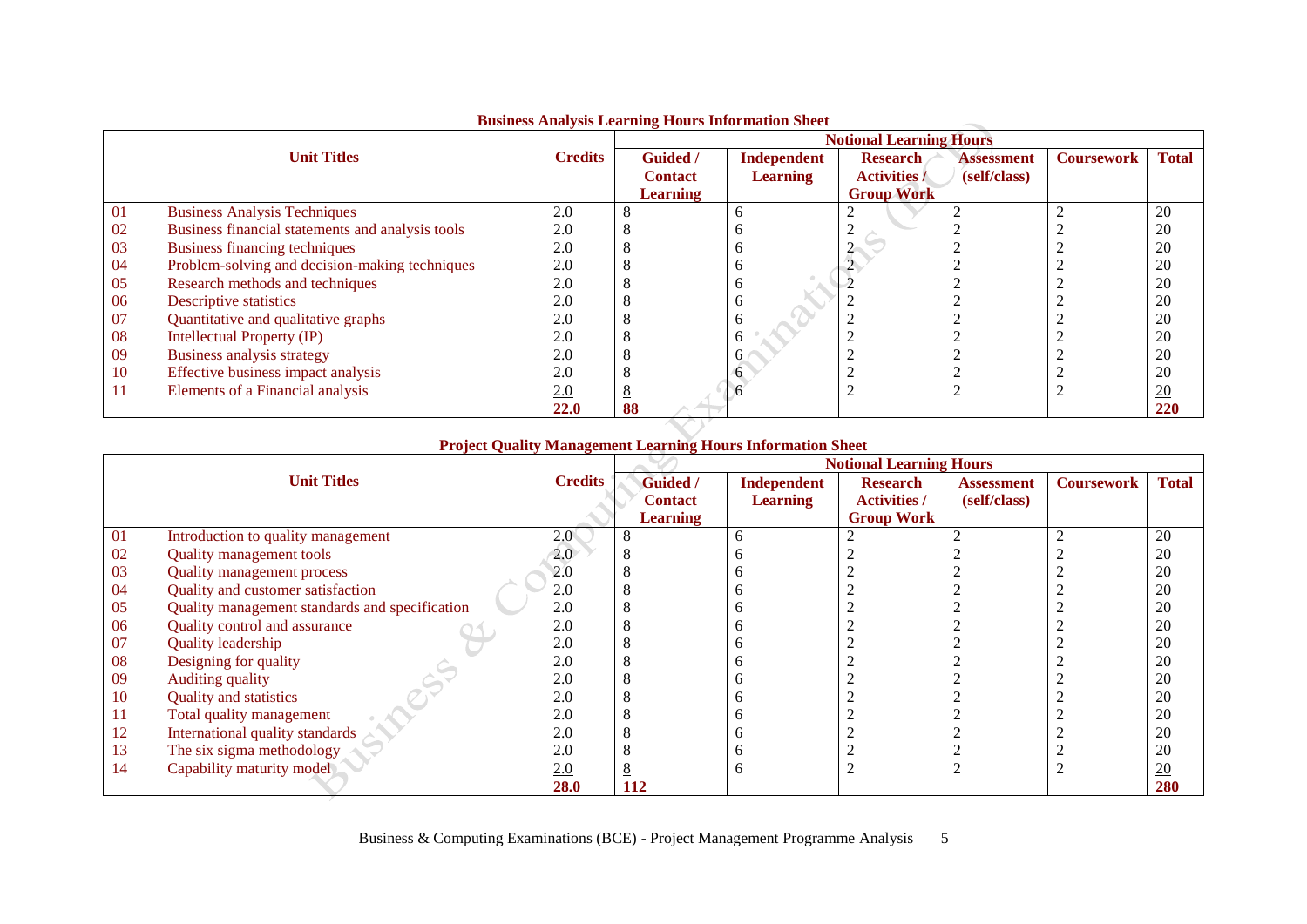|    |                                          |                | <b>Notional Learning Hours</b> |                 |                     |                   |                   |                  |
|----|------------------------------------------|----------------|--------------------------------|-----------------|---------------------|-------------------|-------------------|------------------|
|    | <b>Unit Titles</b>                       | <b>Credits</b> | <b>Guided</b> /                | Independent     | <b>Research</b>     | <b>Assessment</b> | <b>Coursework</b> | <b>Total</b>     |
|    |                                          |                | <b>Contact</b>                 | <b>Learning</b> | <b>Activities</b> / | (self/class)      |                   |                  |
|    |                                          |                | <b>Learning</b>                |                 | <b>Group Work</b>   |                   |                   |                  |
| 01 | <b>Risk Management process</b>           | 2.0            | 8                              |                 |                     |                   |                   | 20               |
| 02 | Risk identification and assessment       | 2.0            | C                              |                 |                     |                   |                   | 20               |
| 03 | Management planning tools and techniques | 2.0            | Õ                              |                 |                     |                   |                   | 20               |
| 04 | Risk assessment methodology              | 2.0            | $\Omega$                       |                 |                     |                   |                   | 20               |
| 05 | Risk identification tools and techniques | 2.0            | 8                              |                 |                     |                   |                   | 20               |
| 06 | Risk action plan                         | 2.0            | ◠                              |                 |                     |                   |                   | 20               |
| 07 | Quantitative risk analysis inputs        | 2.0            | Õ                              |                 |                     |                   |                   | 20               |
| 08 | Monitoring and review                    | 2.0            | ◠                              |                 |                     |                   |                   | 20               |
| 09 | Technical performance measurement        | 2.0            | ×                              |                 |                     |                   |                   | 20               |
| 10 | Risk management framework                | 2.0            | - 8                            |                 |                     |                   |                   | 20               |
| 11 | Assessing hazards and technical risks    | 2.0            | 8                              |                 |                     |                   |                   | 20               |
| 12 | Risk management checklist                | 2.0            | 8                              |                 | ി                   |                   |                   | $\underline{20}$ |
|    |                                          | 24.0           | 96                             |                 |                     |                   |                   | <b>240</b>       |

#### **Project Risk Management Learning Hours Information Sheet**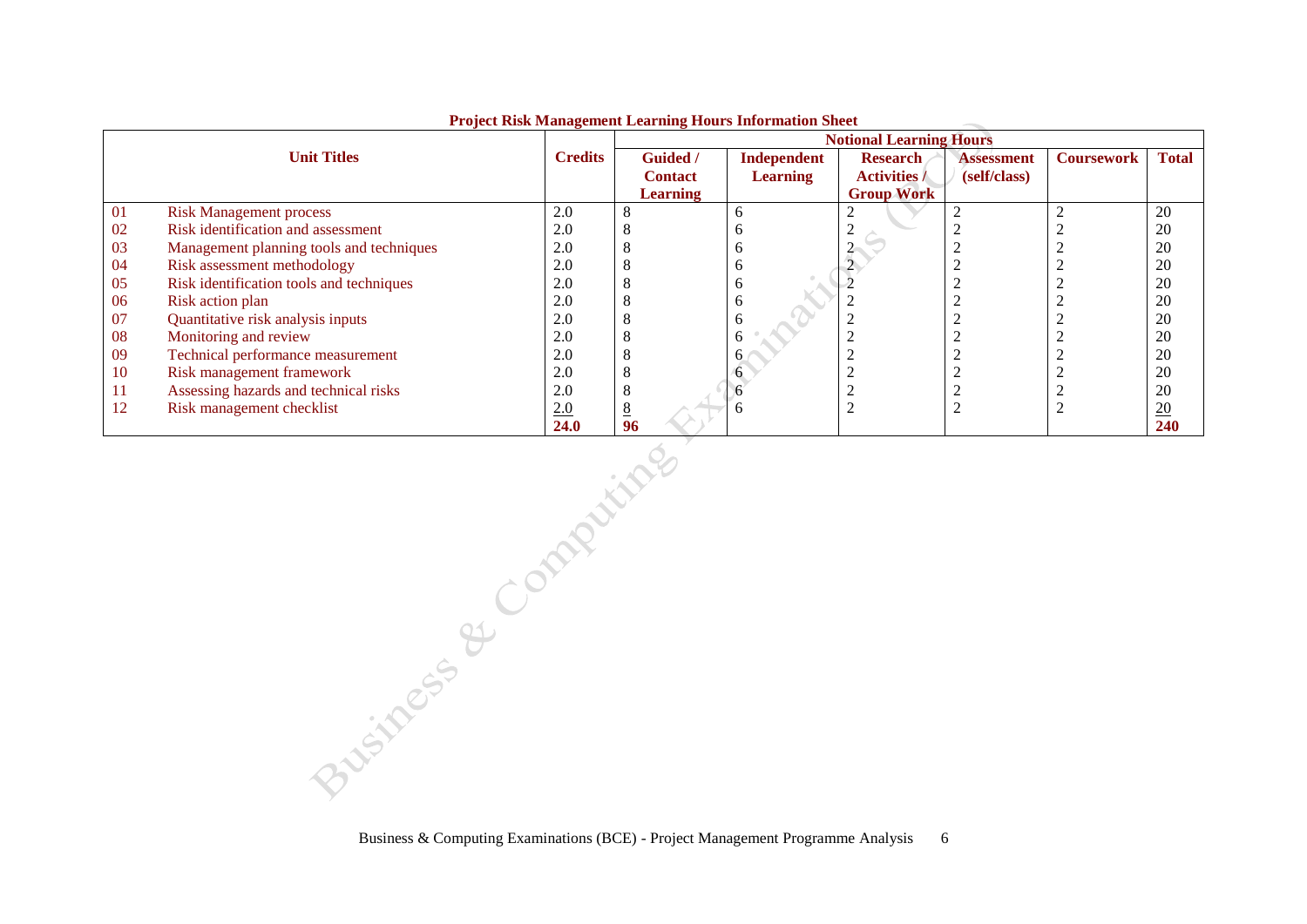#### **Level 6 Advanced Diploma in Project Management (226 Credits)**

There are two approaches to project management; adaptive and predictive. In predictive system, there is clear understanding between product and expected outcome; e.g. building a bridge. However, in adaptive, there is no clarity between product and expected outcome; e.g. IT development.

*Why does the programme exists* – The programme provides to enhance knowledge gained in level 5 by introducing different units covering both adaptive and predictive approaches. This broadens leaner knowledge horizons in project management aspects

*How does it fits into the larger programme* – In projects, change is inevitable, hence adapting quickly to new and changing demands is imperative to project management and delivery. At the same time, projects vary in organisational types, hence this course covers project management in both development/humanitarian and profit organisations

*For who it was designed* – The programme is designed for those interested in pursuing project management knowledge and approaches. It can be applied to any industry, giving learners a wide variety of employers to choose from.

*How it will benefit learners* – Project Management careers are generally pursued at the management level. Every industry that requires planning, execution, control or supervision of team members, and closing of the project is overseen by an assigned project manager. Most of all, project management applies to all industries.

#### *Units:*

- Advanced Project Management Skills
- Project Management Planning & Process Implementation
- Microsoft Project
- Agile Project Management
- Project Monitoring & Evaluation
- Project Management Tools & Techniques
- Project Management for Development Organisations (NGOs)

**Advanced Project Management Skills** - Project management is made up of many different integrated elements. The project environment comprises of business as usual, standards, processes and methods among others. External factors also play a role. A good project manager is the adhesive that holds a project together and ensures quality and objectives are met on time and on budget. Unsuccessful projects can quickly derail organisational initiatives and prevent business growth. Projects are complex, hence, having a project manager to lead the initiative and keep everyone on the same page, is critical to project success. However, people are complex and they bring their complexity in projects. Coupled with the involvement of a number of stakeholders, this require projects to have proper systems in place before focusing on tools and processes.

**Project Management Planning & Process Implementation** – In many projects, we do a lot of things and don't really know why. Things are done because they are acceptable even though they do not serve any purpose. Having a purpose is to understand why something is done and what the output will be. This unit is about integrating project management activities. One of the core activity is collecting requirements (what stakeholders expect from us). These requirements will be translated into scope (building elements of a product) and quality (the way those building elements work together). In project management, there is no linear relationship between resources and output achieved; leading to the saying "*a Project Manager is a person who thinks that nine women can deliver a baby in one month*".

**Microsoft Project** – This is a software program that looks like Excel, which is designed to help in managing and controlling projects. The main part of the Project screen (work area) consists of tasks (activities that make up a project) and resources (people, equipment, facilities, costs and materials). The time taken to complete a task is called duration. The sequencing of tasks/activities is based on dependencies; finish-to-start – predecessor must finish before starting successor, start-to-start – two activities start at the same time, finish-to-finish – two activities finish at the same time, start-to-finish – cannot finish predecessor unless successor is started. In some cases, duration of tasks is affected by number of resources; i.e. three painters can take only one day instead of three days. This is known as resource driven task.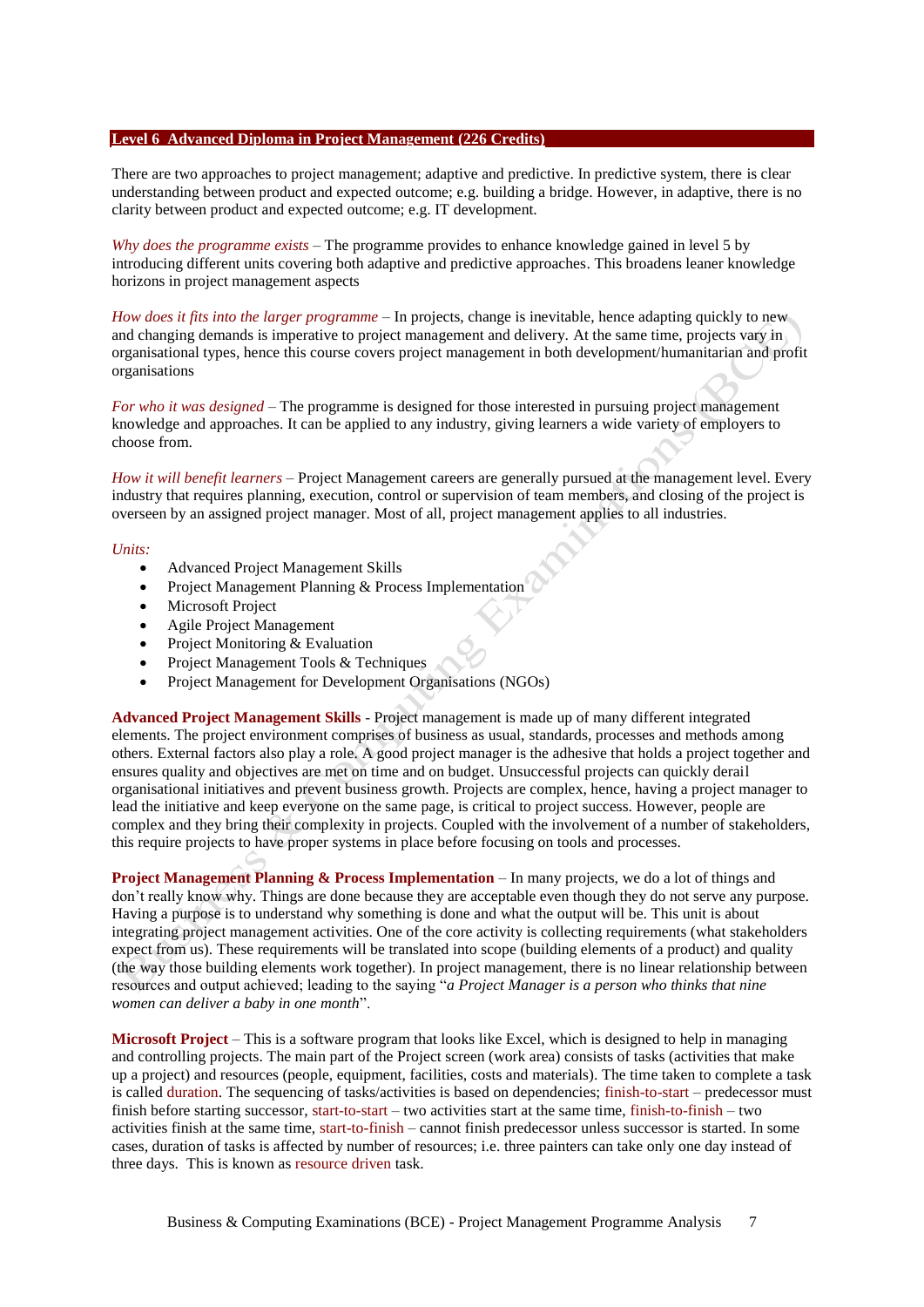**Agile Project Management** – Agile is the opposite of predictive (where we try to predict everything upfront). Agile is a development approach used mainly in IT because it is not possible to predict upfront, hence we create something and show it to the customer. We use the feedback to create a more understanding and develop the next version, show it to the customer and receive more feedback. The cycle continues until we realise all expectations. This approach is called adaptive (we let the environment help us adapt and find our way through the project). Unlike predictive where we only have a working product at the end of the project, in adaptive, there are multiple versions of the project because we create build incrementally.

**Project Monitoring & Evaluation** - Monitoring and evaluation (M&E) is a project management technique that includes the gathering and analysis of information, and the reporting of processes and outputs. An M&E system ensures that the programme implementation is carried out as planned and is achieving the aims and objectives to an acceptable quality, in the planned time period. The system provides sustainable assurance that management issues are being addressed and that supporting organisations such as local community groups are in place and functioning. It ensures better means for learning from past experience, improving service delivery, planning and resource allocation and demonstrating results as part of accountability to key stakeholders. *Why do we evaluate?* To assess effectiveness as well as efficiency of program delivery in response to particular needs of various groups which benefit from it. There are several methods which we can use for conducting evaluation and collection of evaluation data; interview, questionnaires, observations, records/documents and surveys.

**Project Management Tools & Techniques** - A project is made up of phases/stages that make up the lifecycle. Each phase requires different tools to help us meet project deadlines. The reasons we need project management tools are 1) easy planning (tools assist in creating steps and sequences, saving time) 2), efficient task management (numerous tasks can be easily be assigned and monitored for performance), 3) precise project tracking. In project identification stage, options are explored and idea development can speed up by using tools like objective/problem trees and risk register. During project set-up, project charter and RACI diagram can help decision-making. For detailed planning, tools like logical framework, work breakdown structure, network diagrams and budget can be helpful. During project implementation, Gantt chart and issue logs can help ease the process. Change control diagram ensure project monitoring, evaluation and control, help to keep the project on track.

**Project Management for Development Organisations (NGOs)** - Managing development organisations projects is anything but simple due to the number of stakeholders involved. Challenges range from delays, inadequate resources, high expectations, poor analysis, unrealistic budgets and excessive bureaucracy. Development, environmental, and humanitarian organisations help to change the world every day, working with beneficiary communities through agriculture, healthcare, microfinance, conservation, affordable housing, shelter, education, infrastructure, human rights, disaster preparedness and response to emergencies. The goal of humanitarian projects is to save life, alleviate suffering and maintain human dignity during and in the aftermath of man-made crises and natural disasters, as well as to prevent and strengthen preparedness for the occurrence of such situations. Development projects lead to improved health and living standards; hence fulfilment and worthwhile cause.

| Unit                                                              | <b>Pre-requisite</b>                                                 | <b>Core-requisite</b>                   | <b>Guided</b><br><b>Learning</b><br><b>Hours</b> | <b>Number</b><br>of<br><b>Credits</b> |
|-------------------------------------------------------------------|----------------------------------------------------------------------|-----------------------------------------|--------------------------------------------------|---------------------------------------|
| <b>Advanced Project</b><br><b>Management Skills</b>               | <b>Project Management</b><br>knowledge and<br>management experience. | A pass or better at Diploma<br>Level 5. | 300                                              | 30                                    |
| <b>Project Management</b><br>Planning & Process<br>Implementation | <b>Project Management</b><br>knowledge and<br>management experience. | A pass or better at Diploma<br>Level 5. | 300                                              | 30                                    |
| Microsoft Project                                                 | <b>Project Management</b><br>knowledge and<br>management experience. | A pass or better at Diploma<br>Level 5. | 300                                              | 30                                    |
| Agile Project<br>Management                                       | <b>Project Management</b><br>knowledge and<br>management experience. | A pass or better at Diploma<br>Level 5. | 300                                              | 30                                    |
| Project Monitoring &<br>Evaluation                                | Project Management<br>knowledge and<br>management experience.        | A pass or better at Diploma<br>Level 5. | 240                                              | 24                                    |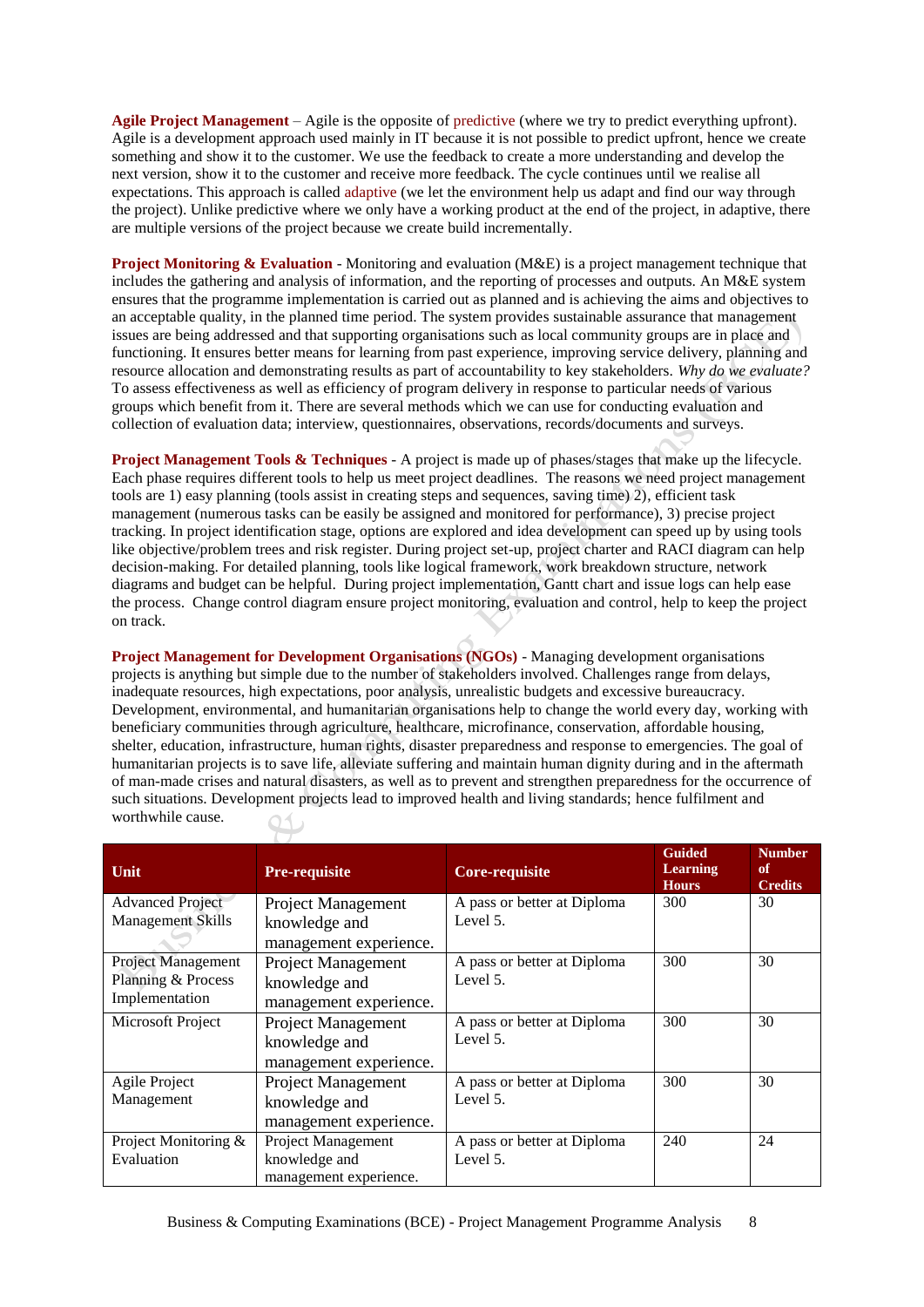| <b>Project Management</b>          | Project Management     | A pass or better at Diploma | 300 | 30 |
|------------------------------------|------------------------|-----------------------------|-----|----|
| Tools & Techniques                 | knowledge and          | Level 5.                    |     |    |
|                                    | management experience. |                             |     |    |
| Project Management                 | Project Management     | A pass or better at Diploma | 260 | 26 |
| for Development                    | knowledge and          | Level 5.                    |     |    |
| Organisations (NGOs)               | management experience. |                             |     |    |
| Coursework (Project) for all units |                        | 260                         | 26  |    |

| <b>Rules of combination:</b> | All units are mandatory |
|------------------------------|-------------------------|
| Age Group:                   | 19+                     |
| <b>Programme Type:</b>       | Vendor/Industry         |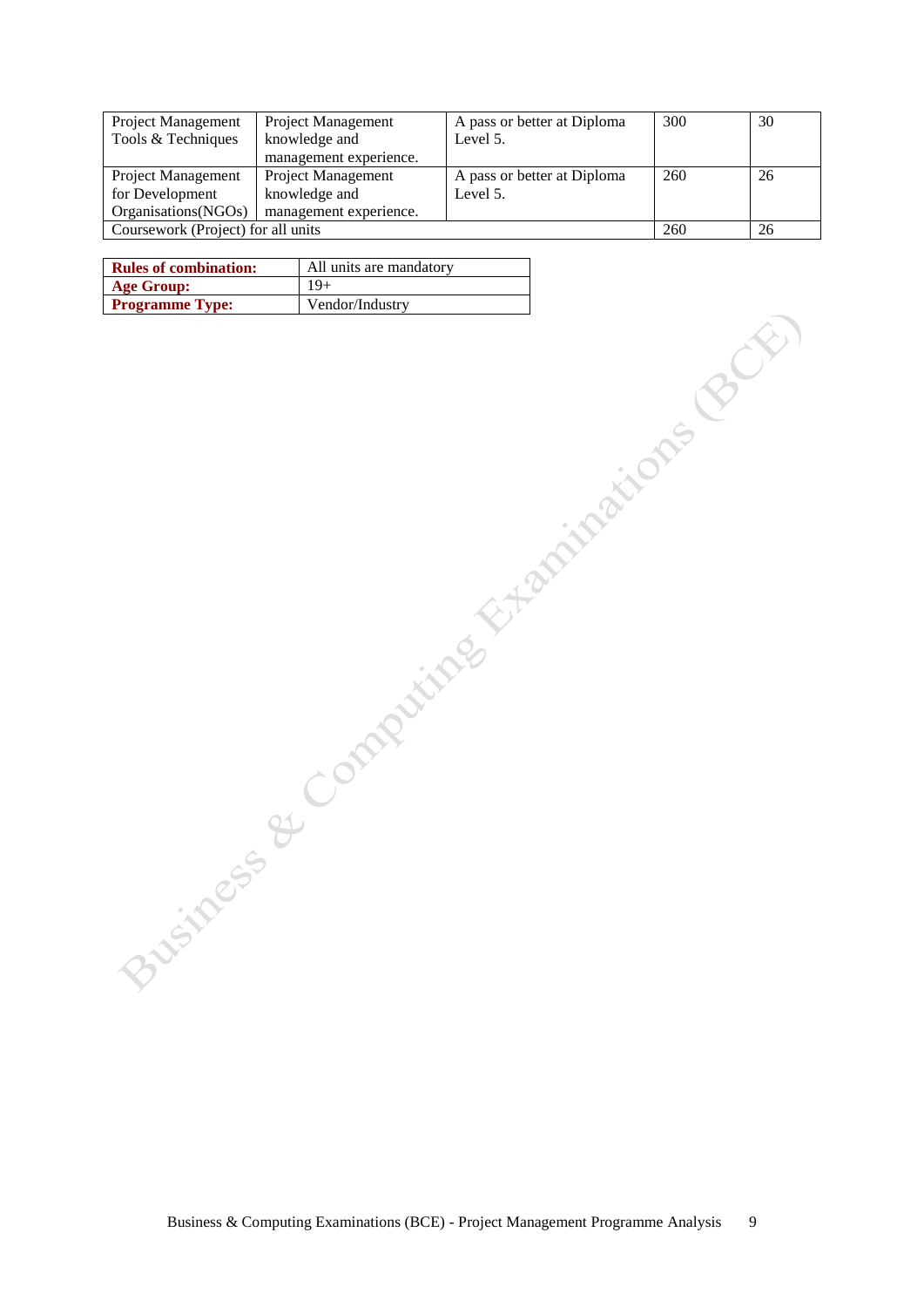|    |                                                       |                |                 |                 | <b>Notional Learning Hours</b> |                   |                   |              |
|----|-------------------------------------------------------|----------------|-----------------|-----------------|--------------------------------|-------------------|-------------------|--------------|
|    | <b>Unit Titles</b>                                    | <b>Credits</b> | <b>Guided</b> / | Independent     | <b>Research</b>                | <b>Assessment</b> | <b>Coursework</b> | <b>Total</b> |
|    |                                                       |                | <b>Contact</b>  | <b>Learning</b> | <b>Activities /</b>            | (self/class)      |                   |              |
|    |                                                       |                | <b>Learning</b> |                 | <b>Group Work</b>              |                   |                   |              |
| 01 | Project management environment and responsibilities   | 3.0            | 10              | $\Omega$<br>Ō   |                                |                   |                   | 30           |
| 02 | Project tailoring and tolerances/escalation/exception | 3.0            | 10              | ◠               |                                |                   |                   | 30           |
| 03 | Creating business case                                | 3.0            | 10              |                 |                                |                   |                   | 30           |
| 04 | Directing a project                                   | 3.0            | 10              | Ō               |                                |                   |                   | 30           |
| 05 | Project plan and product description                  | 3.0            | 10              | $\circ$         |                                |                   |                   | 30           |
| 06 | Managing project quality                              | 3.0            | 10              | 8               |                                |                   |                   | 30           |
| 07 | Project documents                                     | 3.0            | 10              | C               |                                |                   |                   | 30           |
| 08 | Managing project risks                                | 3.0            | 10              | 8               |                                |                   |                   | 30           |
| 09 | Change control management                             | 3.0            | 10              | Ō               |                                |                   |                   | 30           |
| 10 | Evaluating project benefits                           | 3.0            | 10              |                 |                                |                   |                   | 30           |
|    |                                                       | <b>30.0</b>    | <b>100</b>      |                 |                                |                   |                   | 300          |

# **Advanced Project Management Skills Learning Hours Information Sheet**

# **Project Management Planning & Process Implementation Learning Hours Information Sheet**

|           |                                                   |                  | <b>Notional Learning Hours</b> |                 |                     |                   |                   |                |  |
|-----------|---------------------------------------------------|------------------|--------------------------------|-----------------|---------------------|-------------------|-------------------|----------------|--|
|           | <b>Unit Titles</b>                                | <b>Credits</b>   | <b>Guided</b> /                | Independent     | <b>Research</b>     | <b>Assessment</b> | <b>Coursework</b> | <b>Total</b>   |  |
|           |                                                   |                  | <b>Contact</b>                 | <b>Learning</b> | <b>Activities /</b> | (self/class)      |                   |                |  |
|           |                                                   |                  | <b>Learning</b>                |                 | <b>Group Work</b>   |                   |                   |                |  |
| 01        | Project characteristics                           | 3.0 <sub>0</sub> | 10                             | 8               | 4                   |                   |                   | 30             |  |
| -02       | Project, programme and portfolio                  | 3.0              | 10                             |                 |                     |                   |                   | 30             |  |
| 03        | Project integration management process            | 3.0              | 10                             |                 |                     |                   |                   | 30             |  |
| -04       | Project process groups                            | 3.0              | 10                             | O               |                     |                   |                   | 30             |  |
| 05        | High level vs detailed planning                   | 3.0              | 10                             |                 |                     |                   |                   | 30             |  |
| 06        | Work breakdown structure and critical path        | 3.0              | 10                             |                 |                     |                   |                   | 30             |  |
| 07        | Cost of conformance and non-conformance           | 3.0              | 10                             |                 |                     |                   |                   | 30             |  |
| 08        | Risk identification process                       | 3.0              | 10                             | O               |                     |                   |                   | 30             |  |
| -09       | Communication models, dimensions and methods      | 3.0              | 10                             | ◠               |                     |                   |                   | 30             |  |
| <b>10</b> | Project initiation and project closure activities | 3.0              | 10                             | 8               |                     |                   |                   | $\frac{30}{2}$ |  |
|           |                                                   | 30.0             | <b>100</b>                     |                 |                     |                   |                   | 300            |  |
|           |                                                   |                  |                                |                 |                     |                   |                   |                |  |
|           |                                                   |                  |                                |                 |                     |                   |                   |                |  |
|           |                                                   |                  |                                |                 |                     |                   |                   |                |  |
|           |                                                   |                  |                                |                 |                     |                   |                   |                |  |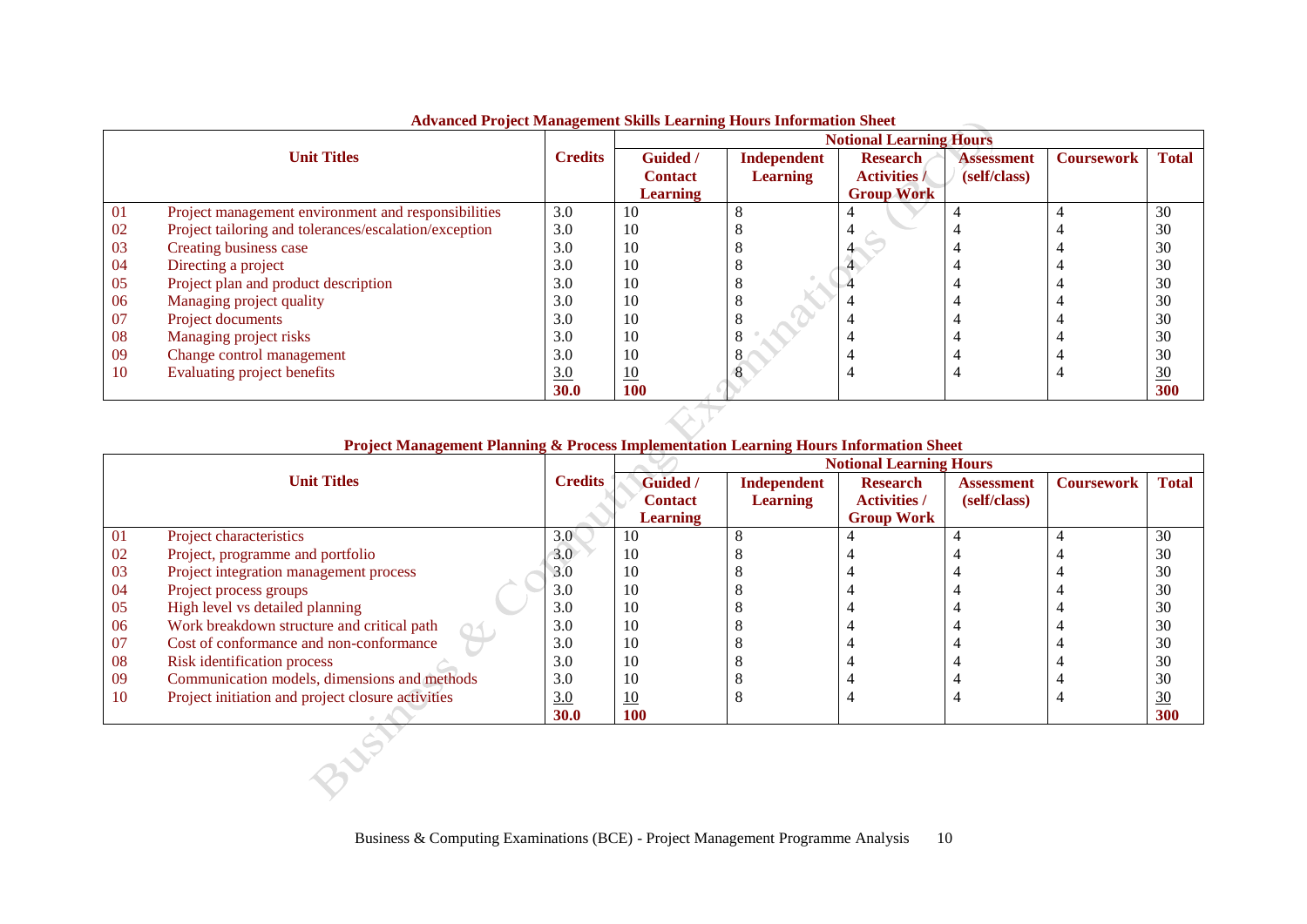|     |                                                         |                | microsoft I roject meaning mours micrimation sheet |                 | <b>Notional Learning Hours</b> |                   |                   |                |
|-----|---------------------------------------------------------|----------------|----------------------------------------------------|-----------------|--------------------------------|-------------------|-------------------|----------------|
|     | <b>Unit Titles</b>                                      | <b>Credits</b> | Guided /                                           | Independent     | <b>Research</b>                | <b>Assessment</b> | <b>Coursework</b> | <b>Total</b>   |
|     |                                                         |                | <b>Contact</b>                                     | <b>Learning</b> | <b>Activities /</b>            | (self/class)      |                   |                |
|     |                                                         |                | <b>Learning</b>                                    |                 | <b>Group Work</b>              |                   |                   |                |
| 01  | <b>Starting a Project</b>                               | 3.0            | 10                                                 | O               |                                |                   |                   | 30             |
| 02  | Tasks and resources                                     | 3.0            | 10                                                 |                 |                                |                   |                   | 30             |
| 03  | Task dependences                                        | 3.0            | 10                                                 |                 |                                |                   |                   | 30             |
| 04  | Configuring task and resource calendars                 | 3.0            | 10                                                 |                 |                                |                   |                   | 30             |
| 05  | Summary tasks and milestones                            | 3.0            | 10                                                 |                 |                                |                   |                   | 30             |
| 06  | Slack, lag and lead times                               | 3.0            | 10                                                 |                 |                                |                   |                   | 30             |
| 07  | Creating resources and assigning calendars to resources | 3.0            | 10                                                 |                 |                                |                   |                   | 30             |
| 08  | Scheduling triangle                                     | 3.0            | 10                                                 |                 |                                |                   |                   | 30             |
| 09  | Effort and work driven scheduling                       | 3.0            | 10                                                 | ∩               |                                |                   |                   | 30             |
| -10 | Resource assignment calculations                        | 3.0            | 10                                                 |                 | $\overline{\phantom{a}}$       |                   |                   | $\frac{30}{2}$ |
|     |                                                         | <b>30.0</b>    | 100                                                |                 |                                |                   |                   | 300            |

# **Microsoft Project Learning Hours Information Sheet**

# **Agile Project Management Learning Hours Information Sheet**

|           |                                               |                  | <b>Notional Learning Hours</b> |                 |                     |                   |                   |                |  |
|-----------|-----------------------------------------------|------------------|--------------------------------|-----------------|---------------------|-------------------|-------------------|----------------|--|
|           | <b>Unit Titles</b>                            | <b>Credits</b>   | Guided /                       | Independent     | <b>Research</b>     | <b>Assessment</b> | <b>Coursework</b> | <b>Total</b>   |  |
|           |                                               |                  | <b>Contact</b>                 | <b>Learning</b> | <b>Activities /</b> | (self/class)      |                   |                |  |
|           |                                               |                  | <b>Learning</b>                |                 | <b>Group Work</b>   |                   |                   |                |  |
| -01       | Adpative vs predictive                        | 3.0 <sub>1</sub> | 10                             | 8               |                     |                   |                   | 30             |  |
| 02        | MoSCoW prioritisation                         | 3.0              | 10                             |                 |                     |                   |                   | 30             |  |
| -03       | <b>DSDM</b> process phases                    | 3.0              | 10                             |                 |                     |                   |                   | 30             |  |
| -04       | Creating high-level and detailed plans        | 3.0              | 10                             |                 |                     |                   |                   | 30             |  |
| -05       | Timeboxing concept                            | 3.0              | 10                             |                 |                     |                   |                   | 30             |  |
| 06        | <b>DSDM</b> organisational structure          | 3.0              | 10                             |                 |                     |                   |                   | 30             |  |
| -07       | Incremental delivery vs iterative development | 3.0              | 10                             |                 |                     |                   |                   | 30             |  |
| -08       | Quality, scope and acceptance criteria        | 3.0              | 10                             |                 |                     |                   |                   | 30             |  |
| -09       | <b>Evolutionary Development activities</b>    | 3.0              | 10                             |                 |                     |                   |                   | 30             |  |
| <b>10</b> | Post-project phase                            | 3.0              | 10                             | O               |                     |                   |                   | $\frac{30}{5}$ |  |
|           |                                               | <b>30.0</b>      | <b>100</b>                     |                 |                     |                   |                   | 300            |  |

3NSV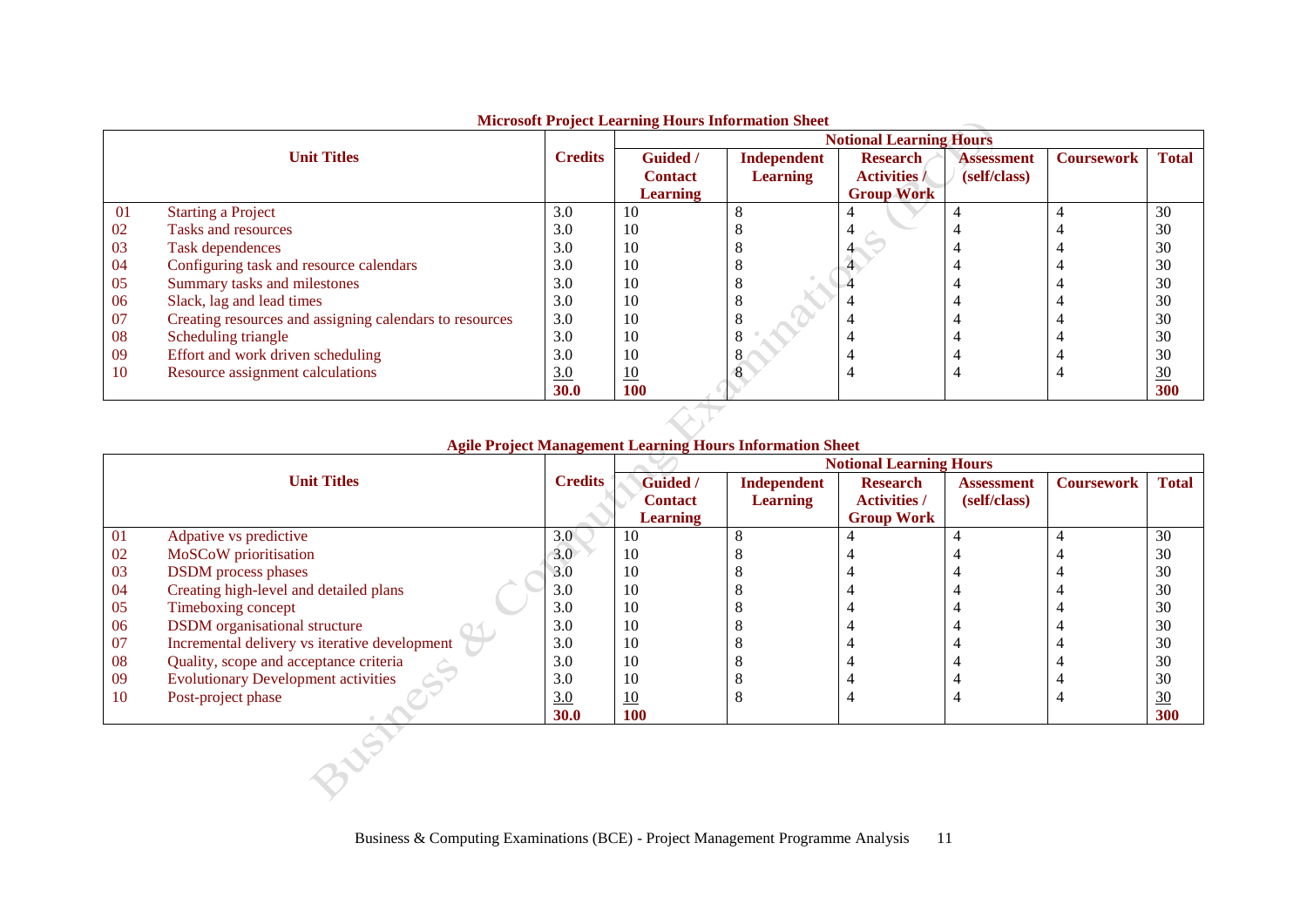|    |                                             | $\sim$         | $\sim$<br><b>Notional Learning Hours</b> |                 |                     |                   |                   |                 |
|----|---------------------------------------------|----------------|------------------------------------------|-----------------|---------------------|-------------------|-------------------|-----------------|
|    | <b>Unit Titles</b>                          | <b>Credits</b> | Guided /                                 | Independent     | <b>Research</b>     | <b>Assessment</b> | <b>Coursework</b> | <b>Total</b>    |
|    |                                             |                | <b>Contact</b>                           | <b>Learning</b> | <b>Activities /</b> | (self/class)      |                   |                 |
|    |                                             |                | <b>Learning</b>                          |                 | <b>Group Work</b>   |                   |                   |                 |
| 01 | <b>Using MEL/MEAL</b>                       | 3.0            | 10                                       | O               |                     |                   |                   | 30              |
| 02 | <b>MEAL</b> challenges                      | 3.0            | 10                                       |                 | $\overline{a}$      |                   |                   | 30              |
| 03 | Theory of Change                            | 3.0            | 10                                       |                 |                     |                   |                   | 30              |
| 04 | Log frames and indicators                   | 3.0            | 10                                       |                 |                     |                   |                   | 30              |
| 05 | <b>PMP</b> tools                            | 3.0            | 10                                       |                 |                     |                   |                   | 30              |
| 06 | Designing quantitative and qualitative data | 3.0            | 10                                       |                 |                     |                   |                   | 30              |
| 07 | Using traffic lights and scalar tools       | 3.0            | 10                                       |                 |                     |                   |                   | 30              |
| 08 | Learning in the context of MEAL             | 3.0            | <u>10</u>                                | 8               |                     |                   |                   | $\overline{30}$ |
|    |                                             | 24.0           | 80                                       |                 |                     |                   |                   | 240             |

# **Project Monitoring & Evaluation Learning Hours Information Sheet**

# **Project Management Tools & Techniques Learning Hours Information Sheet**

|        |                                                   |                  | <b>Notional Learning Hours</b> |                 |                     |                   |                   |              |  |
|--------|---------------------------------------------------|------------------|--------------------------------|-----------------|---------------------|-------------------|-------------------|--------------|--|
|        | <b>Unit Titles</b>                                | <b>Credits</b>   | Guided /                       | Independent     | <b>Research</b>     | <b>Assessment</b> | <b>Coursework</b> | <b>Total</b> |  |
|        |                                                   |                  | <b>Contact</b>                 | <b>Learning</b> | <b>Activities /</b> | (self/class)      |                   |              |  |
|        |                                                   |                  | <b>Learning</b>                |                 | <b>Group Work</b>   |                   |                   |              |  |
| 01     | Project life cycle                                | 3.0              | 10                             | 8               |                     |                   |                   | 30           |  |
| 02     | Project resources and activities                  | 3.0              | 10                             |                 |                     |                   |                   | 30           |  |
| 03     | Problem/objective tree                            | 3.0 <sup>°</sup> | 10                             |                 |                     |                   |                   | 30           |  |
| 04     | Designing a logframe                              | 3.0              | 10                             |                 |                     |                   |                   | 30           |  |
| 05     | components of a Work Breakdown Structure (WBS)    | 3.0              | 10                             |                 |                     |                   |                   | 30           |  |
| 06     | Designing a network diagram                       | 3.0              | 10                             |                 |                     |                   |                   | 30           |  |
| 07     | Designing a RACI matrix                           | 3.0              | 10                             |                 |                     |                   |                   | 30           |  |
| 08     | Project environment analysis tools and techniques | 3.0              | 10                             |                 |                     |                   |                   | 30           |  |
| 09     | <b>After Action Review</b>                        | 3.0              | 10                             |                 |                     |                   |                   | 30           |  |
| 10     | <b>Project Closure Checklist</b>                  | 3.0              | 10                             |                 | $\overline{4}$      |                   |                   | 30           |  |
|        |                                                   | 30.0             | 100                            |                 |                     |                   |                   | 300          |  |
| LUCIUS |                                                   |                  |                                |                 |                     |                   |                   |              |  |
|        |                                                   |                  |                                |                 |                     |                   |                   |              |  |